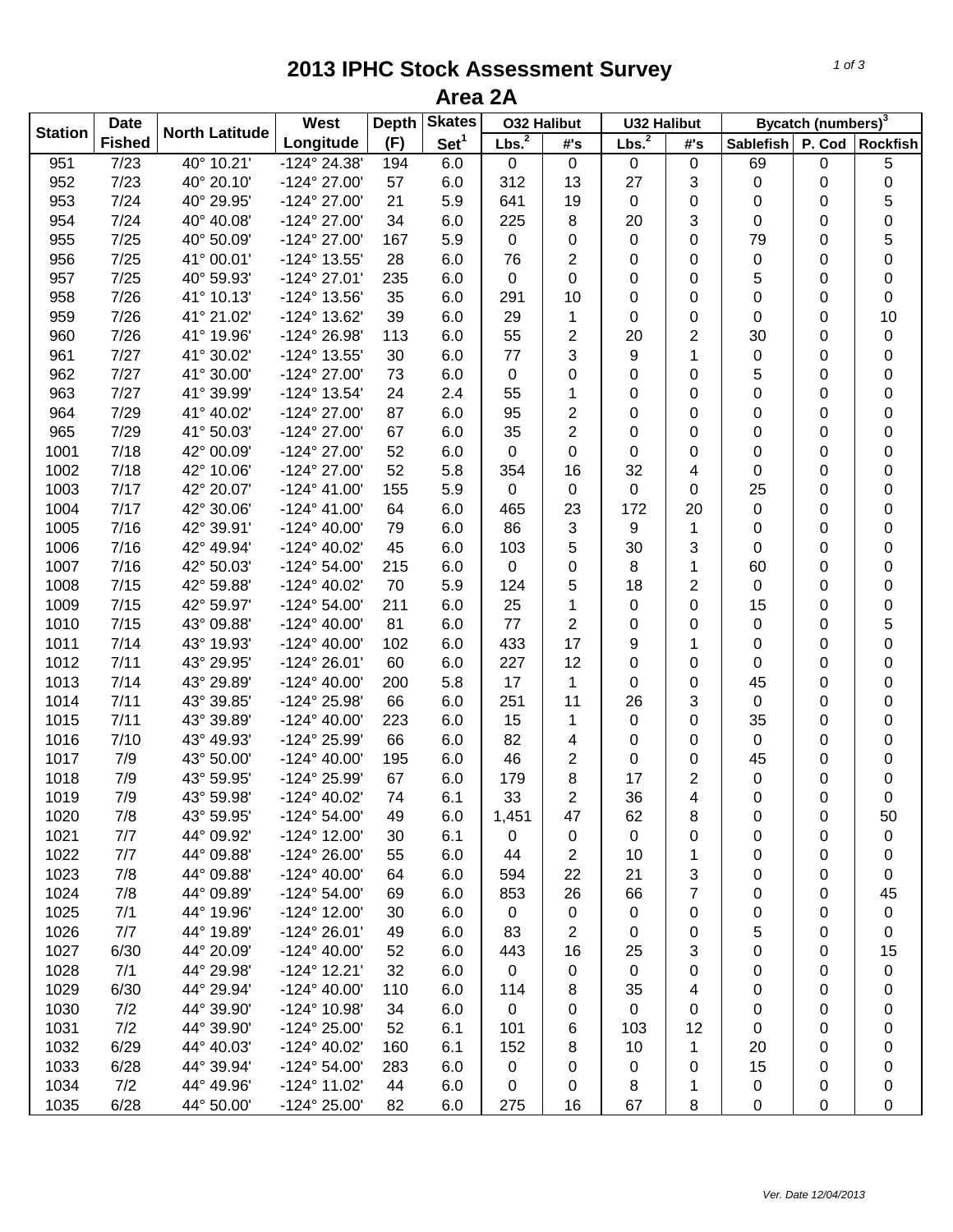## **2013 IPHC Stock Assessment Survey Area 2A**

|                | <b>Date</b>   |                       | West                  | <b>Skates</b><br>Depth |                  | <b>032 Halibut</b> |                | <b>U32 Halibut</b> |                         | Bycatch (numbers) <sup>3</sup> |   |                         |  |
|----------------|---------------|-----------------------|-----------------------|------------------------|------------------|--------------------|----------------|--------------------|-------------------------|--------------------------------|---|-------------------------|--|
| <b>Station</b> | <b>Fished</b> | <b>North Latitude</b> | Longitude             | (F)                    | Set <sup>1</sup> | Lbs. <sup>2</sup>  | #'s            | Lbs. <sup>2</sup>  | #'s                     | Sablefish                      |   | P. Cod Rockfish         |  |
| 1036           | 6/29          | 44° 50.03'            | -124° 38.98'          | 191                    | 6.0              | 34                 | $\overline{2}$ | 8                  | $\mathbf 1$             | 45                             | 0 | 0                       |  |
| 1037           | 6/27          | 45° 00.17'            | $-124^{\circ}$ 11.00' | 62                     | 6.0              | 54                 | 3              | 39                 | 5                       | $\pmb{0}$                      | 0 | 0                       |  |
| 1038           | 6/28          | 45° 00.02'            | -124° 24.98'          | 148                    | 6.0              | 476                | 26             | 19                 | $\overline{2}$          | 20                             | 0 | 0                       |  |
| 1039           | 6/28          | 45° 00.00'            | -124° 39.00'          | 253                    | 6.0              | $\mathbf 0$        | 0              | 0                  | $\mathbf 0$             | 35                             | 0 | 0                       |  |
| 1040           | 6/27          | 45° 10.10'            | $-124^{\circ}$ 11.00' | 72                     | 6.0              | 34                 | $\overline{2}$ | 8                  | 1                       | 5                              | 0 | 0                       |  |
| 1041           | 6/27          | 45° 10.05'            | -124° 24.99'          | 203                    | 6.1              | $\mathbf 0$        | 0              | 0                  | $\mathbf 0$             | 30                             | 0 | 0                       |  |
| 1042           | 6/22          | 45° 19.92'            | $-124^{\circ}$ 11.00' | 72                     | 6.0              | 64                 | 4              | 27                 | 3                       | $\mathbf 0$                    | 0 | 0                       |  |
| 1043           | 6/22          | 45° 20.07'            | -124° 25.02'          | 196                    | 6.0              | 0                  | 0              | 0                  | 0                       | 35                             | 0 | 15                      |  |
| 1044           | 6/21          | 45° 20.01'            | -124° 39.00'          | 252                    | 6.0              | 0                  | 0              | 0                  | 0                       | 35                             | 0 | 0                       |  |
| 1045           | 6/22          | 45° 29.96'            | $-124^{\circ}$ 11.01' | 67                     | 6.0              | 0                  | 0              | 0                  | 0                       | 0                              | 0 | 0                       |  |
| 1046           | 6/21          | 45° 29.87'            | -124° 25.00'          | 112                    | 6.0              | 154                | 10             | 43                 | 5                       | 15                             | 0 | 0                       |  |
| 1047           | 6/21          | 45° 29.91'            | -124° 39.00'          | 258                    | 6.0              | $\mathbf 0$        | 0              | 0                  | 0                       | 35                             | 0 | 0                       |  |
| 1048           | 6/20          | 45° 40.03'            | -124° 10.00'          | 58                     | 6.0              | 0                  | 0              | 0                  | 0                       | 0                              | 0 | 0                       |  |
| 1049           | 6/20          | 45° 40.08'            | -124° 24.98'          | 92                     | 6.0              | 13                 | 1              | 8                  | 1                       | 0                              | 0 | 0                       |  |
| 1050           | 6/19          | 45° 39.88'            | -124° 38.99'          | 184                    | 6.0              | 0                  | 0              | 10                 | 1                       | 45                             | 0 | 0                       |  |
| 1051           | 6/20          | 45° 50.09'            | -124° 10.00'          | 53                     | 6.0              | 38                 | 3              | 20                 | 2                       | 0                              | 0 | 0                       |  |
| 1052           | 6/19          | 45° 49.91'            | -124° 25.00'          | 83                     | 6.0              | $\mathsf 0$        | 0              | 0                  | 0                       | 0                              | 0 | 0                       |  |
| 1053           | 6/19          | 45° 49.99'            | -124° 39.00'          | 112                    | 6.0              | 0                  | 0              | 0                  | 0                       | 50                             | 0 | 0                       |  |
| 1054           | 6/17          | 46° 00.02'            | $-124^{\circ}$ 10.00' | 48                     | 6.0              | 14                 | 1              | 27                 | 3                       | $\pmb{0}$                      | 0 | 0                       |  |
| 1055           | 6/17          | 45° 59.97'            | -124° 23.97'          | 77                     | 6.0              | $\mathbf 0$        | 0              | 27                 | 3                       | $\mathbf 0$                    | 0 | 0                       |  |
| 1056           | 6/18          | 46° 00.05'            | -124° 39.00'          | 103                    | 6.0              | 37                 | $\overline{2}$ | 10                 | $\mathbf{1}$            | 10                             | 0 | 0                       |  |
| 1057           | 6/18          | 46° 10.19'            | $-124^{\circ} 39.01'$ | 143                    | 6.0              | 44                 | $\overline{2}$ | 8                  | 1                       | 30                             | 0 | 15                      |  |
| 1058           | 6/14          | 46° 19.90'            | -124° 24.00'          | 66                     | 6.0              | 0                  | 0              | 26                 | 3                       | $\mathbf 0$                    | 0 | 0                       |  |
| 1059           | 6/14          | 46° 29.90'            | -124° 24.00'          | 52                     | 6.0              | 46                 | 3              | 15                 | $\overline{c}$          | 0                              | 0 | 0                       |  |
| 1060           | 6/12          | 46° 40.03'            | -124° 24.00'          | 45                     | 6.0              | 17                 | 1              | 14                 | $\overline{2}$          | 0                              | 0 | 0                       |  |
| 1061           | 6/12          | 46° 39.95'            | $-124^{\circ} 38.00'$ | 75                     | 6.0              | 109                | 7              | 50                 | 6                       | 5                              | 0 | 0                       |  |
| 1062           | 6/12          | 46° 50.03'            | -124° 24.00'          | 38                     | 6.0              | 0                  | 0              | 0                  | 0                       | 0                              | 0 | 0                       |  |
| 1063           | 6/13          | 46° 49.88'            | $-124^{\circ} 38.01'$ | 65                     | 6.0              | 0                  | 0              | 0                  | 0                       | 0                              | 0 | 0                       |  |
| 1064           | 6/13          | 46° 49.95'            | $-124^{\circ} 53.00'$ | 113                    | 5.9              | 412                | 23             | 134                | 15                      | 69                             | 0 | 0                       |  |
| 1065           | 6/11          | 46° 59.95'            | -124° 24.00'          | 29                     | 6.0              | 120                | $\overline{7}$ | 33                 | 4                       | 0                              | 0 | 0                       |  |
| 1066           | 6/11          | 46° 59.90'            | $-124^{\circ} 38.00'$ | 51                     | 5.9              | 336                | 19             | 137                | 17                      | 0                              | 0 | 0                       |  |
| 1067           | 6/13          | 46° 59.95'            | $-124^{\circ} 53.00'$ | 92                     | 6.0              | 13                 | 1              | 27                 | 3                       | 0                              | 0 | 0                       |  |
| 1068           | 6/11          | 47° 09.95'            | -124° 24.00'          | 25                     | 6.0              | 113                | 4              | 6                  | 1                       | 0                              | 0 | 0                       |  |
| 1069           | 6/10          | 47° 09.89'            | $-124^{\circ} 38.00'$ | 47                     | 6.0              | 79                 | 6              | 101                | 13                      | 0                              | 0 | 0                       |  |
| 1070           | 6/10          | 47° 09.90'            | $-124^{\circ} 53.00'$ | 83                     | 6.0              | 144                | 8              | 16                 | $\overline{\mathbf{c}}$ | 5                              | 0 | 0                       |  |
| 1071           | 6/10          | 47° 19.98'            | $-124^{\circ}38.01'$  | 48                     | 6.0              | 26                 | 2              | 89                 | 12                      | 0                              | 0 | 0                       |  |
| 1072           | 6/9           | 47° 29.89'            | -124° 52.99'          | 96                     | 6.0              | 451                | 27             | 29                 | 4                       | 35                             | 0 | 5                       |  |
| 1073           | 6/9           | 47° 39.91'            | $-124^{\circ} 38.00'$ | 26                     | 6.0              | 379                | 17             | 51                 | 6                       | $\pmb{0}$                      | 0 | 0                       |  |
| 1074           | 6/1           | 47° 40.03'            | $-124^{\circ} 53.00'$ | 61                     | 6.0              | 272                | 15             | 155                | 21                      | $\overline{\mathbf{c}}$        | 0 | 0                       |  |
| 1075           | 6/1           | 47° 50.10'            | -124° 53.00'          | 53                     | 5.6              | 237                | 15             | 249                | 31                      | 0                              | 0 | 0                       |  |
| 1076           | 6/1           | 47° 50.05'            | -125° 07.98'          | 150                    | 6.0              | 657                | 35             | 92                 | 12                      | 10                             | 1 | 8                       |  |
| 1077           | 5/31          | 48° 00.03'            | -124° 52.98'          | 36                     | 6.0              | 79                 | 4              | 25                 | 3                       | 0                              | 0 | 0                       |  |
| 1078           | 5/31          | 48° 00.12'            | $-125^{\circ}$ 08.00' | 78                     | 6.0              | 158                | 9              | 104                | 12                      | 0                              | 0 | 0                       |  |
| 1079           | 6/2           | 47° 59.77'            | $-125^{\circ}$ 38.00' | 193                    | 6.0              | 196                | 8              | 0                  | 0                       | 8                              | 0 | 41                      |  |
| 1080           | 5/31          | 48° 10.18'            | -124° 52.98'          | 33                     | 6.0              | 341                | 18             | 69                 | 8                       | 0                              | 0 | 0                       |  |
| 1081           | 6/3           | 48° 09.98'            | -125° 07.99'          | 87                     | 6.0              | 265                | 19             | 178                | 20                      | 7                              | 1 | $\overline{\mathbf{c}}$ |  |
| 1082           | 6/3           | 48° 09.97'            | -125° 23.00'          | 61                     | 6.0              | 15                 | 1              | 23                 | 3                       | 0                              | 0 | 6                       |  |
| 1083           | 6/4           | 48° 09.92'            | $-125^{\circ}$ 38.00' | 93                     | 6.0              | 164                | 8              | 35                 | 4                       | 1                              | 0 | $\overline{\mathbf{c}}$ |  |
| 1084           | 6/3           | 48° 20.05'            | -125° 23.00'          | 67                     | 6.0              | 25                 | 1              | 8                  | 1                       | 0                              | 0 | 1                       |  |
| 1101           | 7/14          | 43° 19.96'            | -124° 26.02'          | 29                     | 6.0              | 39                 | 1              | 17                 | $\overline{2}$          | 0                              | 0 | 0                       |  |